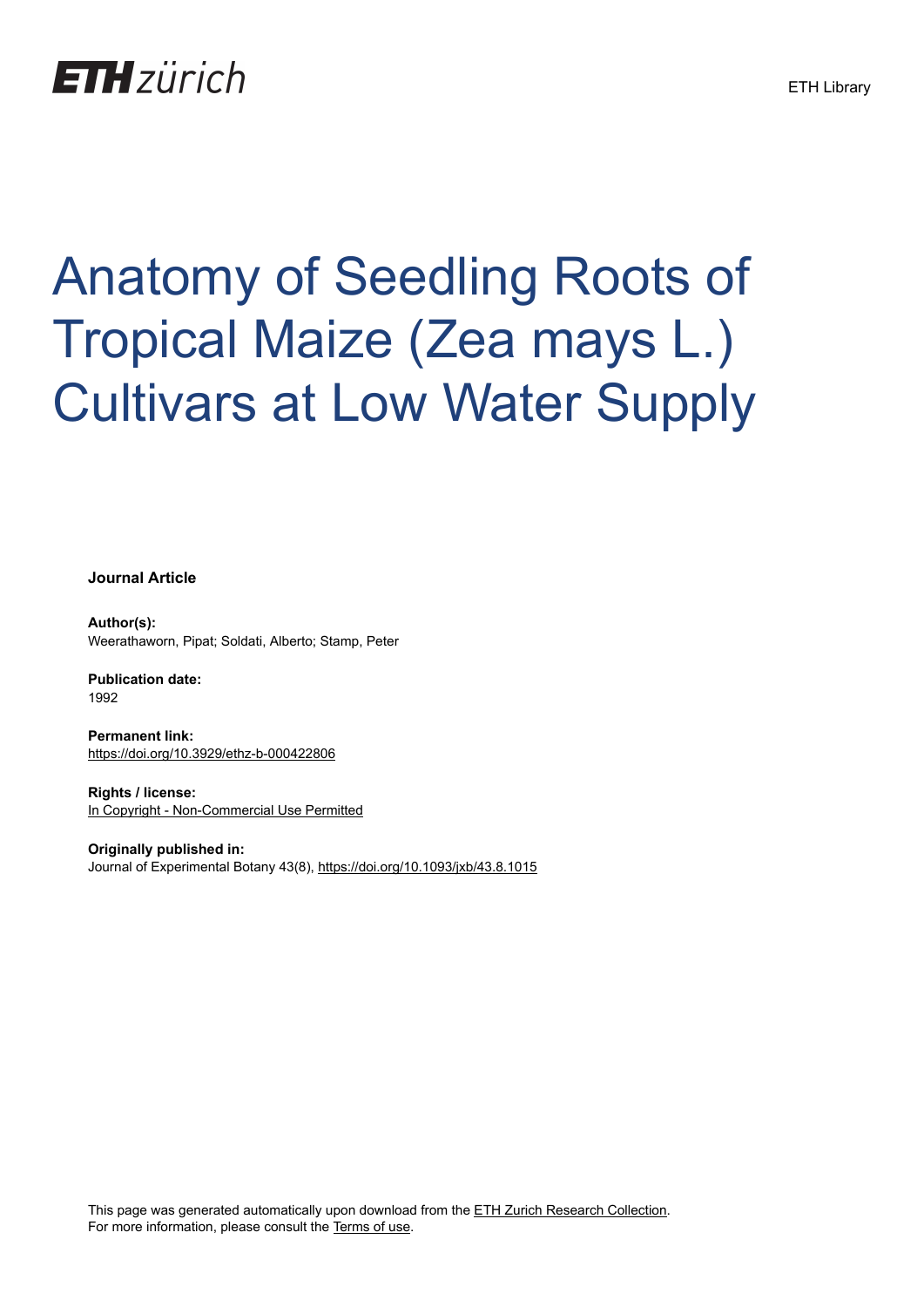### Anatomy of Seedling Roots of Tropical Maize (Zea mays L.) Cultivars at Low Water Supply

PIPAT WEERATHAWORN<sup>1</sup>, ALBERTO SOLDATI and PETER STAMP<sup>2</sup>

Institute of Plant Sciences, ETH-Zentrum, CH-8092, Zürich, Switzerland

Received 18 June 1991; Accepted 17 March 1992

#### ABSTRACT

Establishment of maize seedlings can be difficult at low soil moisture content. Anatomy of root metaxylem vessels may influence the capacity for water transport and respective genotypic differences might be useful for selection purposes. To test this, six tropical maize *(Zea mays* L.) cultivars were grown in large PVC tubes containing a sandy substrate at 5% (M5) and 10% (M10) moisture contents for 2 weeks. The percentage changes in root diameters due to M5 was similar for most cultivars but differed for main root types. Root diameters were not consistently related to metaxylem structure, but in a few cases, thin roots had smaller diameter metaxylem vessels. The M5 treatment reduced the number of late metaxylem vessels of primary roots by about 0 to 20%, while effects on nodal roots were slight. Generally, the ratio of cross-sectional areas between late and early metaxylem vessels increased from primary to seminal and nodal roots. Within the cultivar Tuxpefio this ratio was much reduced by M5. A few cultivars maintained the combined cross-sectional areas of metaxylem vessels at M5 in some main root types, but only one cultivar could achieve this for the total of cross-sectional areas of metaxylem vessels, calculated over all root axes, by increasing the number of seminal and nodal roots. These anatomical traits seemed to be mostly constitutive with limited response to an actual environment, but they could be decisive for the suitability of a cultivar to an environment with frequent water shortages during seedling establishment.

Key words: Metaxylem vessels, water stress, tropical maize.

#### INTRODUCTION

Provided that there is sufficient water in deeper soil layers, an increase in root length or depth can help to avoid dehydration stress (Jordan, Douglas, and Shouse, 1983). Genotypic differences in avoidance of dehydration have lead to increasing interest in root morphology of crops like soybean (Boyer, Johnson, and Saupe, 1980) and sorghum (Blum and Arkin, 1984; Jordan and Miller, 1980). While genotypic variation of root traits has been reported in many crops (O'Toole and Bland, 1987), suitable strategies to exploit this variation must be further investigated because it is often small in adapted breeding stock compared with exotic germplasm of the same species (Jordan and Miller, 1980). For maize seedlings, three main root types have to be discriminated: the primary root, the seminal or mesocotyledon roots which are similar in morphology, and the first tiers of nodal roots (Stamp, 1984). Seedlings of tropical lowland maize cultivars exhibited considerable differences in traits of these

main root types under low and high water supply but these could not fully account for most of the differences in the yield components of mature plants (Weerathaworn, Siri, Geisler, and Stamp, 1989). Less attention has been paid to the anatomy of maize roots. A few detailed descriptions of the development of xylem vessels on successive tiers of nodal roots can be found (Hoppe, McCully, and Wenzel, 1986). According to O'Toole and Bland (1987), xylem resistance to water flow is of a physical nature and is dependent on the number and diameter of vessels. However, St. Aubin, Canny, and McCully (1986) and McCully and Canny (1988) could show that the transport capacity of xylem vessels is influenced by the stage of differentiation. Large, late metaxylem vessels mature at a distance of about 20 to 30 cm from the root tip. Small, early metaxylem vessels, however, usually developed in the zone where lateral root growth is visible (Danilova, 1988). For this reason, geno-

<sup>1</sup> Present address: National Corn and Sorghum Research Centre, Kasetsart University, P.O. Box 22, Pakchong 30130, Nakornratchasima, Thailand.

<sup>&</sup>lt;sup>2</sup> To whom correspondence should be addressed.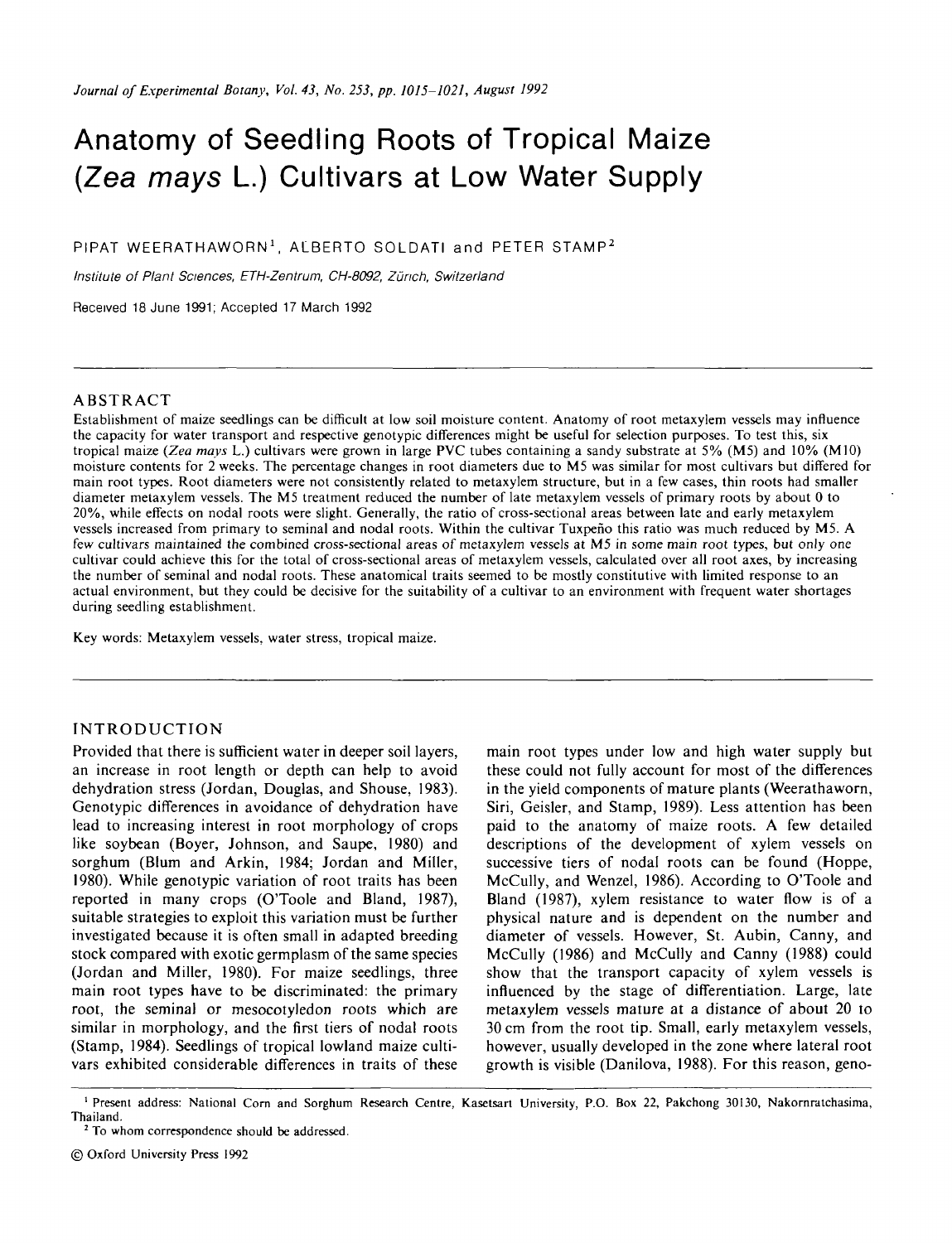typic differences in the anatomy of metaxylem vessels of cotton, for example (McMichael, Burke, Berlin, Hatfield, and Quisenberry, 1985; Oosterhuis and Wullschleger, 1987; Oosterhuis, Wullschleger, and Stewart, 1988) may be related indirectly to water transport only at appropriate physiological stages of root development.

Little is known about genotypic differences in the root anatomy of maize seedlings. Investigations of central European maize cultivars revealed considerable differences in the number and diameter of early and late metaxylem vessels (Kiel, 1990). The main focus of the present study was on the root anatomy of tropical lowland maize cultivars which had been selected under drought conditions of rain-fed agriculture. Special attention was paid to possible mechanisms of adaptation to a reduced water supply.

#### MATERIALS AND METHODS

#### *Plant materials*

Three open-pollinated cultivars (Suwan 3, Caripeño, Tuxpeño) and three hybrids (KTX.2602, KTX.2904, KSX.2301) from the maize breeding programme of the National Corn and Sorghum Research Centre, Kasetsart University, in Thailand, were used.

#### $S$ oil moisture conditions

PVC tubes, 400 mm in length and 100 mm in diameter, contained  $3.1 \text{ dm}^3$  of sand with a particle size of 0.5-0.75 mm. The oven-dried sand was moistened to either 5% (M5) or 10% (M10) of the dry weight with a solution containing the basic nutrients:  $0.492$  MgSO<sub>4</sub>,  $0.330$  CaCl<sub>2</sub>,  $0.088$  K<sub>2</sub>SO<sub>4</sub>,  $0.136 \text{ KH}_{2} \text{PO}_{4}$  g dm<sup>-3</sup> distilled water (Stamp, 1984). Nutritive substances were sufficient for the early growth stage. Because of large kernel reserves nitrogen was omitted, for during the early seedling stage additional nitrogen supply retards main root growth in favour of prolific growth of lateral roots in maize (Stamp, 1984).

#### *General procedures*

The maize seeds were soaked in distilled water for 24 h at 22 °C and allowed to germinate on filter paper moistened with distilled water. Pregermination occurred in a growth chamber, in darkness, at a temperature of 24 °C. Uniform 2-d-old seedlings were planted at a depth of 2 cm in PVC tubes, one seedling per tube.

All tubes were covered with plastic sheets to minimize water

evaporation from the sand. When the coleoptiles were visible, the plastic sheets were cut in order to allow seedlings to grow through them.

The experiment was conducted in a growth chamber (Heraeus Vephl, 5/2000) under a 12 h photoperiod, an irradiance of  $350 \mu$ mol m<sup>-2</sup> s<sup>-1</sup> provided by fluorescent lamps, 70–80% relative humidity and 24/22 °C (day/night) temperatures.

#### *Harvest*

Fourteen days after transplanting, roots were removed from the sand substrate by gently washing with water. Thereafter, roots were stored in 5% glutaraldehyde until needed for anatomical investigations.

#### *Sampling procedures*

Anatomical characteristics were examined on the primary root and the longest seminal and nodal roots. Cross-sections were cut by hand at a distance of 5 cm from the root base, studied under a light microscope and the following parameters recorded: root and stele diameter, cortex thickness, late and early metaxylem diameter. Assuming that the root is circular, the root cross-section, the stele, and late and early metaxylem surface areas were calculated from the respective diameters. A factorial completely randomized design with a split-plot for main root type was used with six maize cultivars, three main root types, two water regimes and five replications. Analysis of variance was carried out (SAS Institute, 1988). For all data, standard errors of the means are shown as  $\pm$  values in tables.

#### RESULTS

#### *Diameter of main roots*

The diameter of seedling roots varied considerably among genotypes as shown for the primary root. Genotypic variation was especially high when water supply was low (Table 1). KSX.2301 generally exhibited a small diameter of the primary root which held true for the seminal and nodal roots as well. The response to low water supply was moderate, in most genotypes, root diameter was reduced by a few per cent in primary roots. Seminal and nodal roots were about 20% thinner than primary roots. The relative reduction in root diameter due to low water supply was similar for most genotypes.

TABLE 1. *Diameters of main roots (\im) of six tropical maize cultivars at two soil moisture regimes, 5% (M5) and 10% (M10)*

| Cultivar     |     | Tuxpeño | S.C.  | Caripeño s.e. |       | Suwan 3 | s.e.  | <b>KSX.2301</b> | s.e.  | KTX.2602 | s.e.  | KTX.2904 | s.e.  |
|--------------|-----|---------|-------|---------------|-------|---------|-------|-----------------|-------|----------|-------|----------|-------|
| Primary root | M5  | 1049    | ±39   | 1015          | + 19  | 980     | $+54$ | 864             | $+30$ | 1125     | $+65$ | 939      | ±50   |
|              | M10 | 1075    | $+62$ | 1075          | $+65$ | 1017    | $+23$ | 881             | $+44$ | 1067     | ± 38  | 977      | $+53$ |
| M5, % of M10 |     | 98      |       | 95            |       | 96      |       | 98              |       | 105      |       | 96       |       |
| Seminal root | M5  | 771     | $+46$ | 800           | $+43$ | 774     | $+62$ | 629             | $+28$ | 762      | $+11$ | 667      | $+32$ |
|              | M10 | 815     | $+68$ | 774           | $+51$ | 817     | $+37$ | 684             | $+47$ | 806      | ± 54  | 780      | ±51   |
| M5, % of M10 |     | 95      |       | 103           |       | 95      |       | 92              |       | 95       |       | 86       |       |
| Nodal root   | M5  | 748     | ±55   | 736           | $+26$ | 774     | $+62$ | 719             | ±31   | 719      | $+36$ | 649      | ± 34  |
|              | M10 | 786     | $+33$ | 728           | $+76$ | 757     | $+30$ | 719             | $+62$ | 788      | $+51$ | 675      | ±43   |
| M5, % of M10 |     | 95      |       | 101           |       | 102     |       | 100             |       | 91       |       | 96       |       |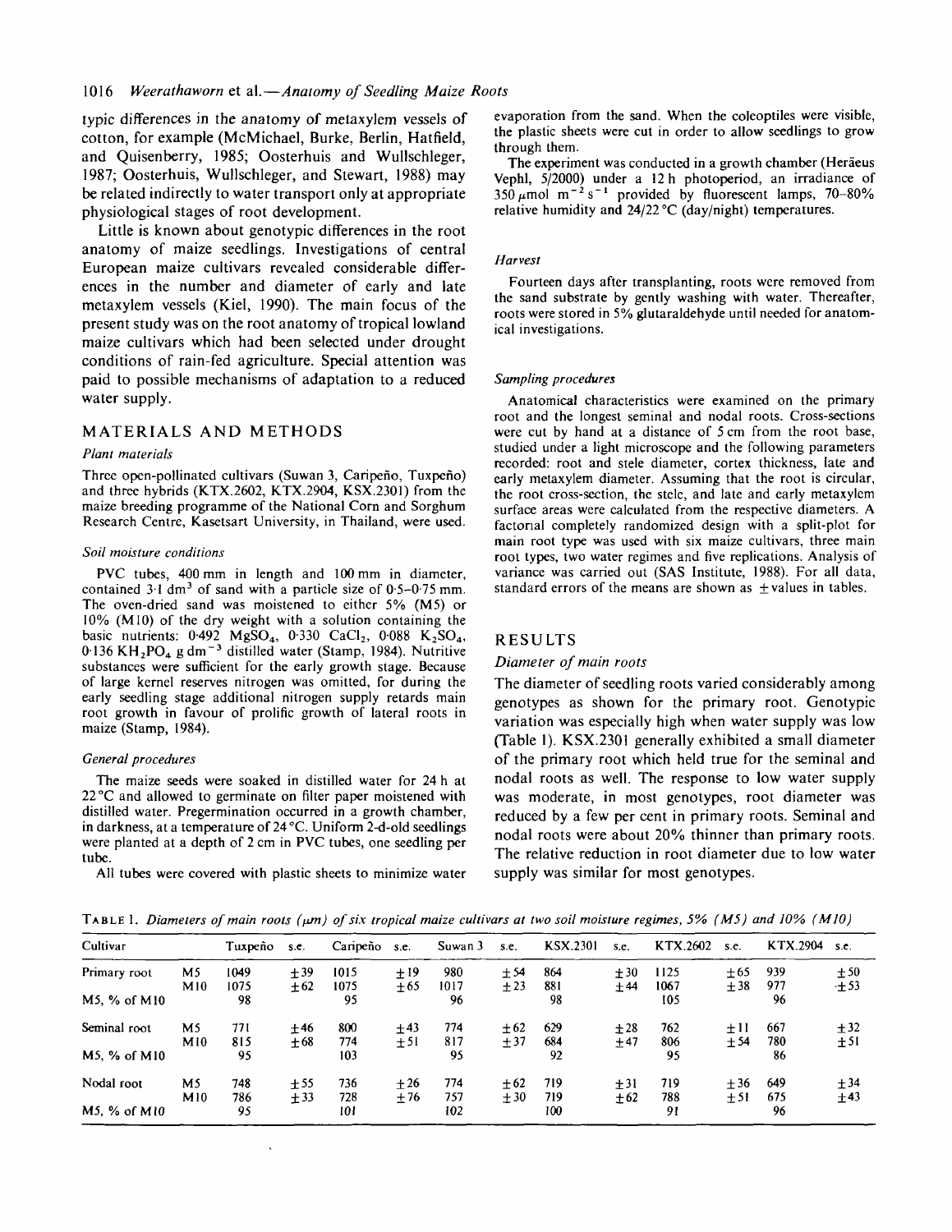#### *The percentage of late metaxylem circumferences from the total sum of metaxylem circumferences*

When the sums of circumferences for each metaxylem type were calculated within each root type, the percentage of late metaxylem vessels from this sum was mostly identical for a given cultivar and root type disregarding the water regime (Table 6). It would appear that the total amount of cell walls for late and early metaxylem vessels is seemingly spent within a cultivar in a fixed relationship, while numbers and diameters of specific metaxylem vessels are somewhat more sensitive to water supply. A definite explanation is not possible at the moment.

#### *Number of seminal and nodal roots*

Maize seedlings at the four-leaf stage already possess many seminal as well as first nodal roots. Although the latter have not usually penetrated deeply into the soil at this stage, the actual number of main roots available for the water supply of a seedling should be taken into account. Genotypic variability in the number of seminal roots was high under both water regimes (Table 7). While most cultivars showed an increase of  $1-2$  seminal roots from M10 to M5, the drought sensitive Caripefio showed a decrease. While numbers of seminal roots were already fixed at the harvest date, new nodal roots were still being formed. This might explain the generally lower number of nodal roots at M5.

#### *Total cross-sectional area of metaxylem vessels for all root types*

When the total available cross-sectional area of metaxylem vessels was multiplied by the respective number of main roots, the result was very different from that of single roots (Table 8). Under full water supply, Tuxpeño, Caripefio and KTX.2602 had extremely high crosssectional areas. This ranking order changed remarkably under low water supply. While values of Caripefio declined severely, mainly because of a reduced number of roots, Suwan 3 improved its position mainly because of an increased number of main roots. Tuxpeno, too, overcompensated for a reduced cross-sectional area of single roots by an increase in total root number.

#### DISCUSSION

If enough water is available in the deeper soil profile, plant roots generally penetrate the upper layers rapidly so as to continue water uptake. This is one mechanism to avoid drought effects (Blum, 1988; Gregory, 1989). Little is known about the possible control of water flow by root anatomy. Richards and Passioura (1989) began a wheat breeding programme with the objective of reducing the diameter of the one major xylem vessel in order to regulate the utilization of limited soil water reserves. In our study, the diameters of main roots from maize gave few conclusive indications of the root anatomy. Thin roots had, in extreme cases, slightly reduced numbers of

TABLE 6. *The percentage of late metaxylem circumferences from the total sum of metaxylem circumferences of six tropical maize cultivars at two soil moisture regimes, 5% ( M5) and 10% (MIO)*

| Cultivar     |                | Tuxpeño | Caripeño | Suwan 3 | <b>KSX.2301</b> | KTX.2602      | KTX.2904 |
|--------------|----------------|---------|----------|---------|-----------------|---------------|----------|
| Primary root | M <sub>5</sub> | 57      | 60       | 57      | 55              | 56            | 60       |
|              | M10            | 58      | 59       | 61      | 55              | 58            | 62       |
| M5, % of M10 |                | 98      | 102      | 93      | 100             | 97            | 97       |
| Seminal root | M5             | 52      | -61      | 61      | 58              | 64            | 60       |
|              | M10            | 62      | 63       | 56      | 58              | <sup>61</sup> | 54       |
| M5, % of M10 |                | 84      | 97       | 109     | 100             | 105           | 111      |
| Nodal root   | M5             | 64      | 69       | 66      | 62              | 65            | 65       |
|              | M10            | 68      | 67       | 68      | 65              | 64            | 65       |
| M5, % of M10 |                | 94      | 103      | 97      | 95              | 102           | 100      |

TABLE 7. *Numbers of seminal and nodal roots of six tropical maize cultivars at two soil moisture regimes, 5% (M5) and 10% (M10)*

| Cultivar      |     | Tuxpeño | s.e.   | Caripeño | s.e.   | Suwan 3 | S.C.   | <b>KSX.2301</b> | s.e.   | KTX.2602 | s.e.   | KTX.2904 | s.e.      |
|---------------|-----|---------|--------|----------|--------|---------|--------|-----------------|--------|----------|--------|----------|-----------|
| Seminal roots | M5  | 7.8     | $+10$  | 54       | $+0.7$ | 6.6     | $+1.7$ | 4.6             | $+0.2$ | 7.8      | $+2.0$ | 7.0      | $\pm 10$  |
|               | M10 | 5.8     | $+0.6$ | 70       | $+1.2$ | 4.8     | $+0.5$ | 5.0             | $+0.8$ | 6.2      | $+1.5$ | 5.8      | $+0.9$    |
| M5, % of M10  |     | 134     |        | 77       |        | 138     |        | 92              |        | 126      |        | 121      |           |
| Nodal roots   | M5  | 4.2     | $+0.2$ | 44       | $+0.2$ | $4-4$   | $+0.2$ | 3·6             | $+0.4$ | 4.8      | $+0.5$ | 50       | $\pm 0.4$ |
|               | M10 | $3 - 6$ | $+0.4$ | 54       | $+10$  | $4-8$   | $+0.5$ | 40              | $+0.8$ | $5-4$    | $+0.5$ | 5۰4      | $\pm 0.5$ |
| M5, % of M10  |     | 117     |        | 81       |        | 92      |        | 90              |        | 89       |        | 93       |           |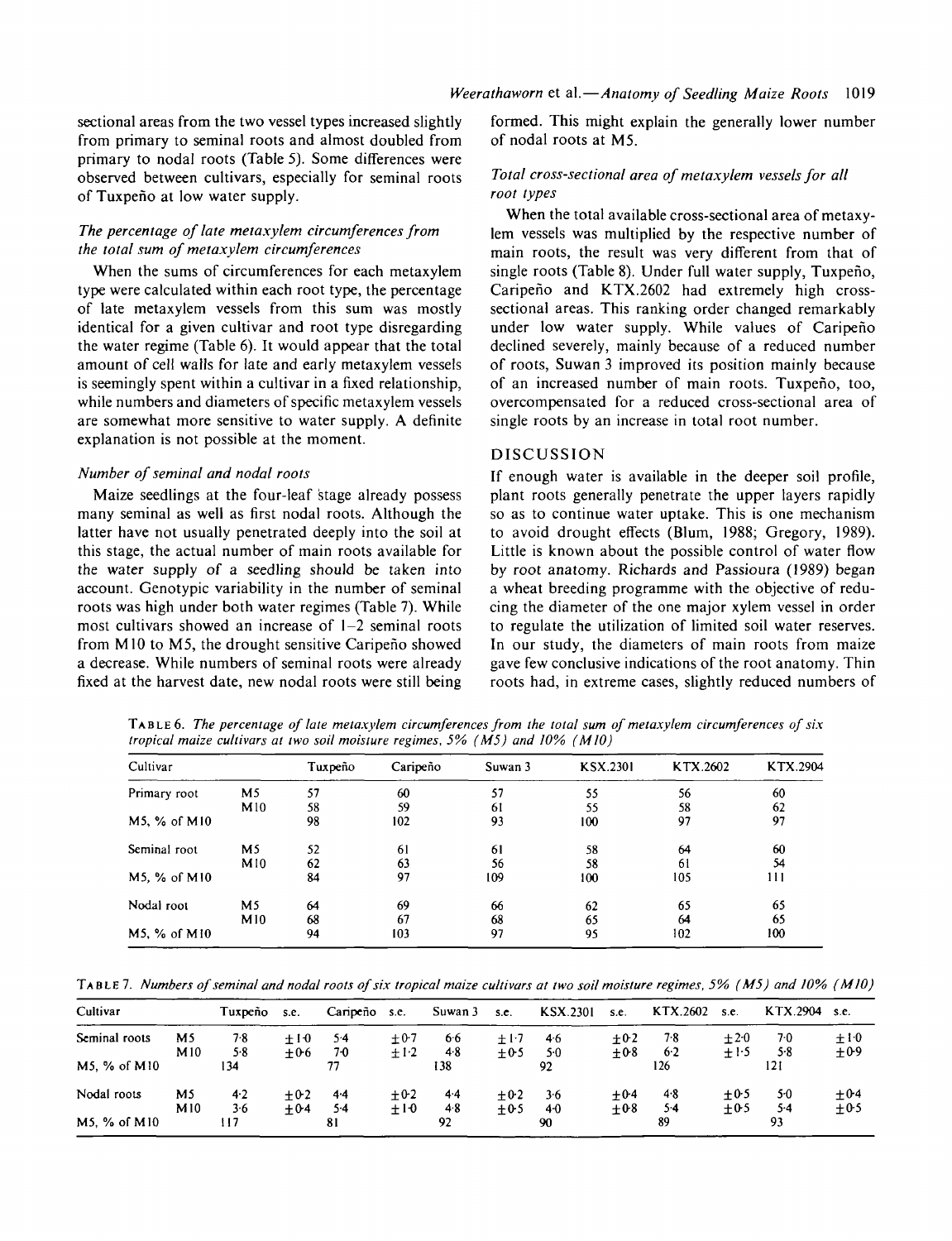#### 1020 *Weerathaworn* et al.—*Anatomy of Seedling Maize Roots*

TABLE 8. Total cross-sectional areas of late and early metaxylem vessels ( $\mu$ m<sup>2</sup>  $\times$  10) for all root types of *six tropical maize cultivars at two soil moisture regimes, 5% (M5) and 10% (M10)*

| Cultivar          | Tuxpeño | Caripeño | Suwan 3 | <b>KSX.2301</b> | KTX.2602 | KTX.2904 |
|-------------------|---------|----------|---------|-----------------|----------|----------|
| M <sub>5</sub>    | 3328    | 2668     | 3115    | 1453            | 3091     | 2373     |
| M10               | 3560    | 3464     | 2973    | 1718            | 3230     | 2722     |
| $M5, \%$ of $M10$ | 93      | 77       | 104     | 84              | 95       | 87       |

metaxylem vessels although the effect seemed to be greater on the diameters of metaxylem vessels. Thin main roots with lateral roots can enable a maize seedling to maintain a high ratio of root surface area to leaf area and a low expenditure of dry matter for the root system (Kiel, 1990). Furthermore, osmotic adjustment is possible in thin roots without osmoticum accumulation per unit length (Sharp, Silk, and Hsiao, 1990).

It has still to be shown that thin roots are an advantage in drought-prone environments which often possess layers of compact soil within the profile. KSX.2301, the cultivar with small root diameters, was very slow in developing roots under low water supply. Even in nodal roots, which started to develop after some exposure to low water supply, varietal differences were appreciably larger than those caused by water supply. These findings minimize the possibility that cultivars might, in some way, adapt to water stress by a flexible response of root diameter.

Resistance to water flow can be increased in wheat either by reducing the number of root axes or the number and diameter of metaxylem vessels (Belford, Klepper, and Rickman, 1987). In maize, the number of metaxylem vessels within a root may provide an additional component for consideration in drought tolerance. Kiel (1990) found significant genotypic variability in numbers of early and late metaxylem vessels in seedling roots of northwestern European maize cultivars. In the local tropical lowland maize cultivars in the present study, the genotypic variability was of a similar magnitude. Obviously, however, the ranking order of cultivars was organ-specific. Similar ranking orders of genotypes at primary and seminal roots differed from that of nodal roots. It still remains to be determined if this has consequences for an early, predetermined response to low water supply followed by a more flexible response. With regard to the few genotypes with thin roots and small metaxylem vessels the hypothesis of Passioura (1972) could be considered. Small metaxylem vessels might be useful for an increased efficiency of water use under limited soil water supplies. The situation is more complex, however, in the maize seedling root system because several large late and many medium-sized early metaxylem vessels are found within one main root. Although diameters of early metaxylem vessels are smaller and their resistance to water flow consequently higher than that of late metaxylem vessels (although the latter are not always fully differentiated, Danilova, 1988; McCully and Canny, 1988), their cross-

sectional area takes up a considerable proportion of the sum of cross-sectional areas of all metaxylem vessels within a root. In older plants the proportion of crosssectional area from early metaxylem vessels becomes almost insignificant in nodal roots on higher tiers (Stamp and Kiel, 1992). The almost negligible effect of water stress on the percentage of late metaxylem circumferences from the total sum of metaxylem circumferences limits the extent of a flexible response based on different water flow resistances of the two metaxylem vessel types. The question arises why the available amount of metaxylem cell walls of each vessel type is such a fixed parameter. This could possibly indicate specific functions for each vessel type.

Considering the system of main roots as a whole, several other, seemingly independent, patterns of adaptation exist for the total of cross-sectional areas of metaxylem vessels. Thus, a large area may be achieved by high numbers of metaxylem vessels per single root as well as by high numbers of seminal and nodal roots. Some cultivars had remarkably stable sums of cross-sectional areas of metaxylem vessels within a specific root type at low as compared to high water supply. No cultivar, however, achieved stable or even increased total crosssectional areas without developing more main roots.

Conclusive correlations with yield components under drought conditions were not observed for the anatomical root traits as they were for the morphological root traits (Weerathaworn *et al.* 1989). Possibly, anatomical traits of seedling roots have to be regarded as constitutive for a cultivar because an adaptation to changing water availability is low. In this case the value of differences in anatomical traits must be re-evaluated with regard to seedling establishment at low levels of water supply in the soil.

#### ACKNOWLEDGEMENT

We wish to thank Dr Christiane Kiel for her scientific help.

#### LITERATURE CITED

- BELFORD RK, KLEPPER B, RICKMAN RW. 1987. Studies of intact shoot-root systems of field-grown winter wheat. II. Root and shoot development patterns as related to nitrogen fertilizer. *Agronomy Journal* 79, 310-19.
- BLUM A. 1988. *Plant breeding for stress environments.* Boca Raton, Fla: CRC Press.
- BLUM A, ARKIN GF. 1984. Sorghum root growth and water